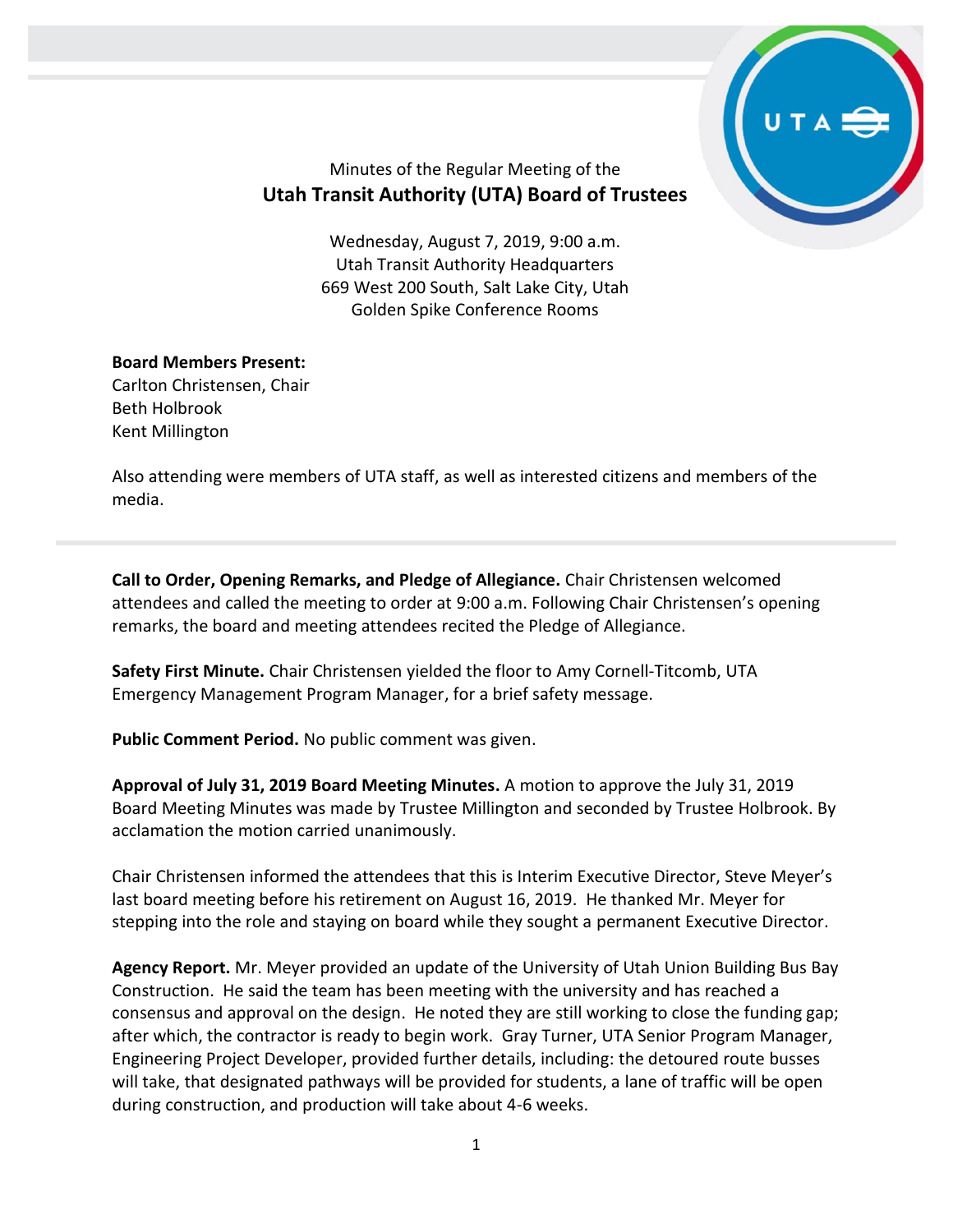Mr. Meyer then reported that the Federal Transit Administration (FTA) and their consultants were in town last week to do an audit of the state's safety oversight program. He informed the board the audit is performed triennially and that the FTA commented on the good relationship UTA and the Utah Department of Transit (UDOT) has. He noted one minor finding was received which UDOT feels is a misunderstanding and plans to clarify. The final report is expected in 45 days and will be then be shared with the board.

**R2019-08-01 – Resolution Establishing Oversight of Pension Committee.** Trustee Millington explained that this resolution establishes a process by which the Board, as the pension and 457 plan sponsor, receives regular updates on the plans and approves formal actions that are necessary for the administration of the plans. He also reported as Chair of the Pension Committee he will provide quarterly updates in public board meetings.

A motion to approve R2019-08-01 was made by Trustee Millington and seconded by Trustee Holbrook. The motion carried unanimously with aye votes from Trustee Millington, Trustee Holbrook, and Chair Christensen.

At 9:12 a.m. Trustee Holbrook informed Chair Christensen that due to her interest in attending the Rail-Volution conference she would recuse herself for the discussion and vote on resolution R2019-08-02. Trustee Holbrook then left the room.

**R2019-08-02 – Resolution Approving International Travel to the 2019 Rail-Volution Conference in Vancouver, British Columbia, Canada.** Chair Christensen pointed out that Board Policy 2.1 requires the board to approve work-related international travel for UTA employees. He reported the 2019 Rail-Volution Conference is scheduled for September in Vancouver, British Columbia, Canada and that Trustee Holbrook and UTA Transit Oriented Development (TOD) Project Manager, Jordan Swain, desire to participate.

A motion to approve R2019-08-02 was made by Trustee Millington and seconded by Chair Christensen. The motion carried unanimously with aye votes from Trustee Millington, and Chair Christensen.

Trustee Holbrook returned to the meeting at 9:15 a.m.

**R2019-08-03 – Resolution Authorizing Construction Amendments Under the Construction Manager/General Contractor Contract for First/Last Mile Connection Program of Projects (TIGER Grant).** Mary DeLoretto, UTA Acting Chief Service Development Officer, recapped the details for Phase 1 of the First/Last Mile contract and the requirement to execute contract amendments in Phase 2. She detailed the amendment process of current and upcoming Phase 2 amendments through 2019 and the specifics for this resolution being:

 Authorizes the Interim Executive Director, or Executive Director, to execute Phase 2 Construction Services Amendment for the projects anticipated through 2019.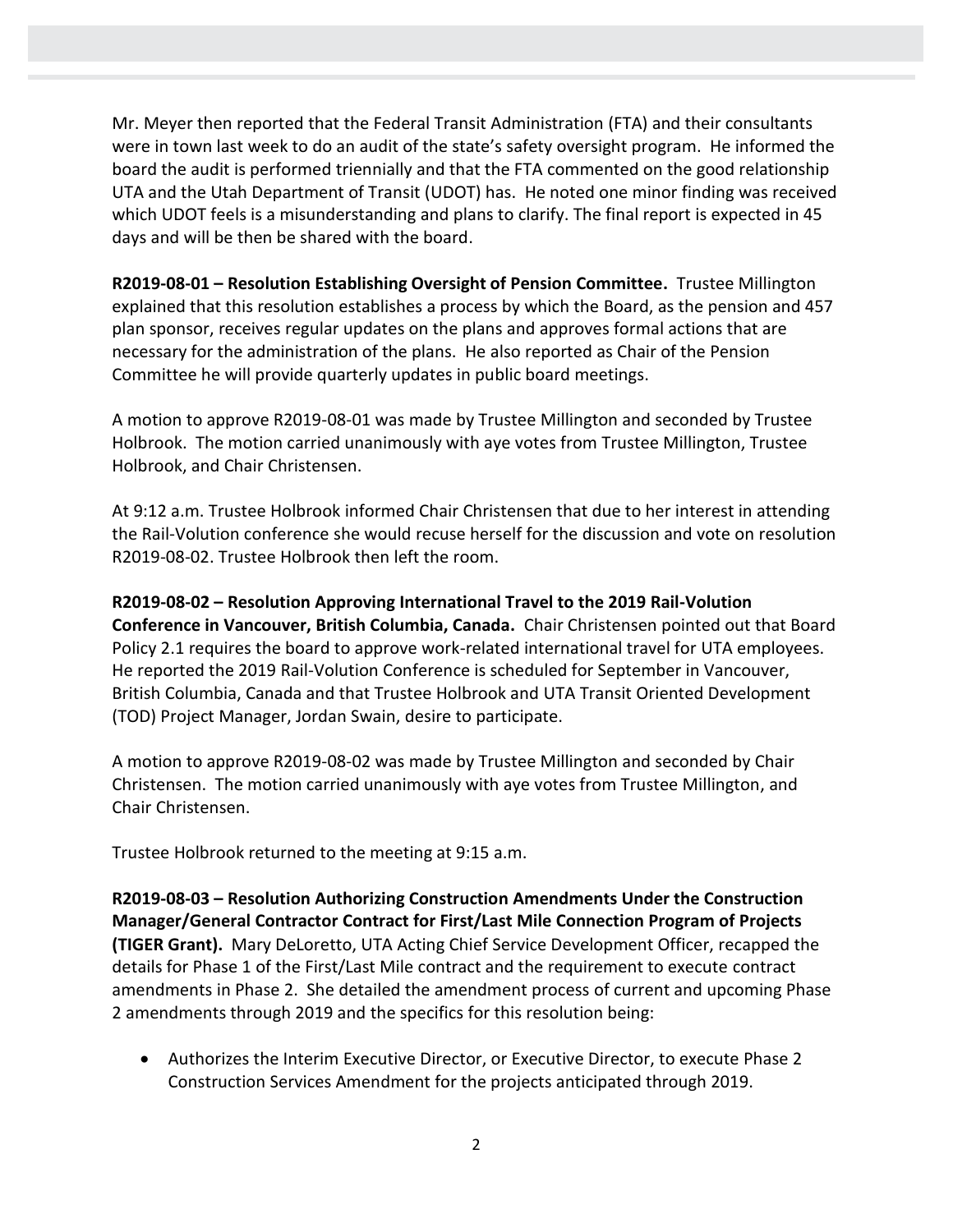- Restricts amendments to not exceed the TIGER Grant Construction budget without additional Board approval.
- Limits Stakeholder-sponsored projects to not exceed TIGER Grant funds and local match commitments; and,
- Directs the Executive Director to provide informational updates on all Phase 2 amendments.

Discussion ensued. Questions on what happens if the project budget is exceeded, and reasons this item would return to the board through 2019 were posed by the board and answered by Ms. DeLoretto.

A motion to approve R2019-08-03 was made by Trustee Holbrook and seconded by Trustee Millington. The motion carried unanimously with aye votes from Trustee Millington, Trustee Holbrook, and Chair Christensen.

**Awarding of Lifetime Transit Passes to Jerry Benson and Spouse in Recognition of 33 Years of Service to UTA.** Mr. Meyer recognized Mr. Benson for his dedication and service to the organization. Having performed as the interim executive director for a period of time now, Mr. Meyer noted he has a much greater appreciation for the work Mr. Benson and others in the previously titled chief executive officer position performed on the authority's behalf. He also stated the recognition and passes are appropriate but require the board's approval.

A motion to approve the passes was made by Trustee Millington and seconded by Trustee Holbrook. By acclamation the motion carried unanimously.

### **Contracts, Disbursements, and Grants.**

**Change Order: Depot District Clean Fuels Tech Center Design and Engineering Services (Stantec Engineering).** Ms. DeLoretto, was joined by Greg Thorpe, UTA Project Manager III. Together they informed the board the purpose of this change order was for Stantec to design a new maintenance building in lieu of re-purposing the old locomotive building for the Depot District Clean Fuels Technology Center. Ms. DeLoretto also noted the new design will significantly reduce the costs of the project and that the contract will still go through the end of 2021.

Discussion ensued. The Board expressed a desire to see the design prior to construction starting. Mr. Meyer reported Salt Lake City has been informed of the project, and UTA has worked closely with the contractor on the cost of the project. Questions on whether or not previous design and architectural elements would be incorporated, and what level of lead certification would be pursued were posed by the board and answered by Ms. DeLoretto and Mr. Thorpe.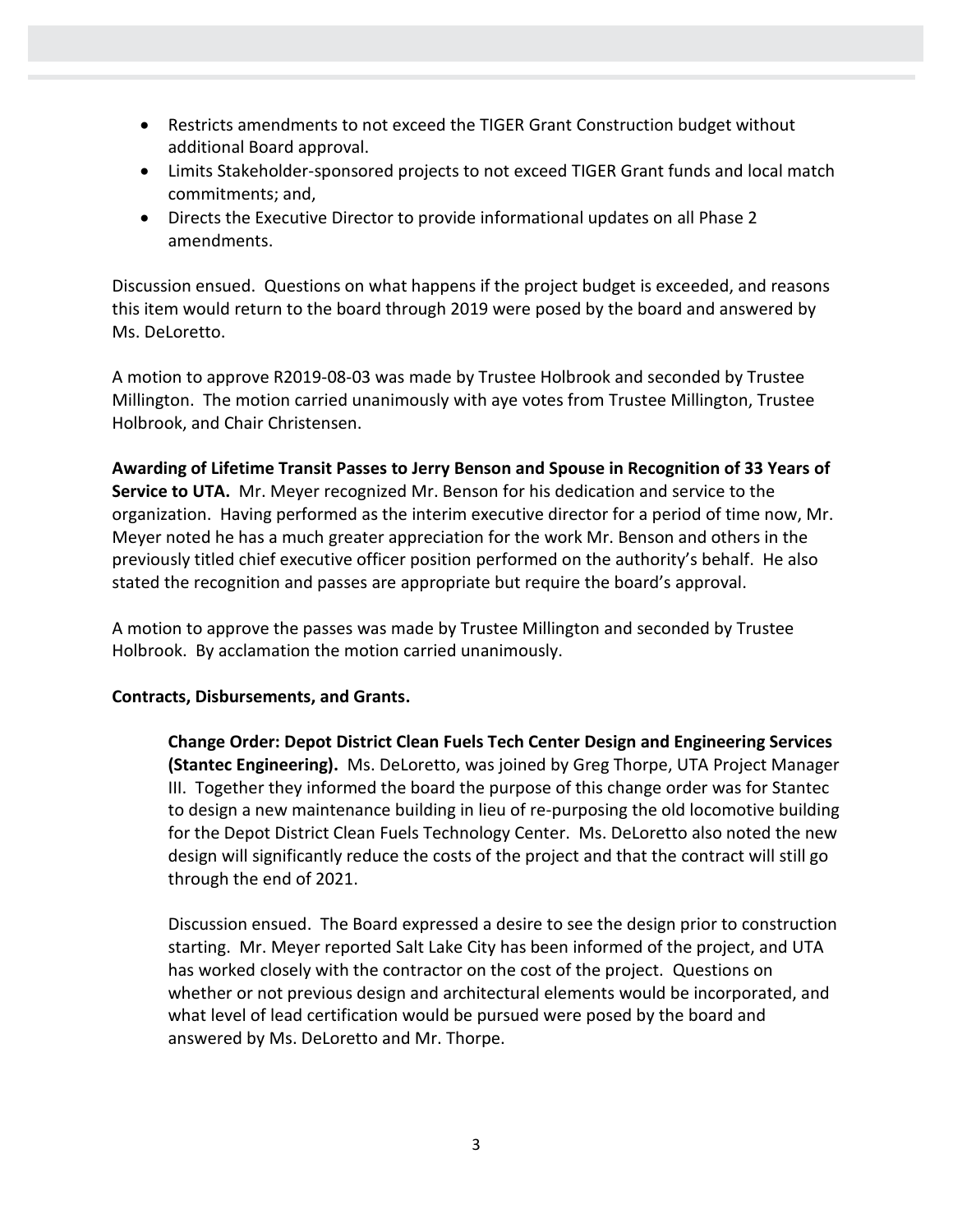A motion to approve the change order was made by Trustee Holbrook and seconded by Trustee Millington. The motion carried unanimously with aye votes from Trustee Holbrook, Trustee Millington, and Chair Christensen.

**Change Order: Airport Station Relocation Constriction Manager and General Contractor (Kiewit Infrastructure West).** Ms. DeLoretto and Mr. Thorpe together reminded the board that Phase 1 which was previously approved covered preconstruction costs and that this change order is for Phase 2, construction costs.

Discussion ensued. Questions regarding how Mr. Thorpe's name on the agreement will be handled following his retirement, and what is the basis for fees if construction is not completed by the 2021 date specified in the agreement were posed by the board and answered by staff.

A motion to approve the change order was made by Trustee Millington and seconded by Trustee Holbrook. The motion carried unanimously with aye votes from Trustee Millington, Trustee Holbrook, and Chair Christensen.

**Change Order: FrontRunner Positive Train Control Construction Management and General Contractor (Rocky Mountain Systems Services).** Eddy Cumins, UTA Chief Operating Officer was joined by Dan Hofer, UTA Manager State of Good Repair. They explained this change order is for additional work associated with the implementation of the federally-mandated positive train control system on UTA's FrontRunner system. The change order will extend the contract to December 31, 2020 and see the project through completion. Additionally, they provided details associated with its scope.

Discussion ensued. Questions regarding how the need for this change order came about and if the seismic guidelines were state or federally required were posed by the board and answered by staff.

A motion to approve the change order was made by Trustee Holbrook and seconded by Trustee Millington. The motion carried unanimously with aye votes from Trustee Holbrook, Trustee Millington, and Chair Christensen.

**Pre-procurement: Auto-Body and Collision Repair.** Mr. Cumins informed the board that the proposed procurement is a 5-year, multiple vendor contract, on an as-needed basis to provide collision and auto-body repair for UTA's ride share and van pool vehicles, FLHQ white fleet, and any third-party vehicle claims. He also reported the contract will help ensure best price repairs, and that the estimated contract amount is based on evaluations of repairs for the previous five years.

A brief discussion ensued. The question of what determines where vehicles are sent was posed by the board and answered by staff.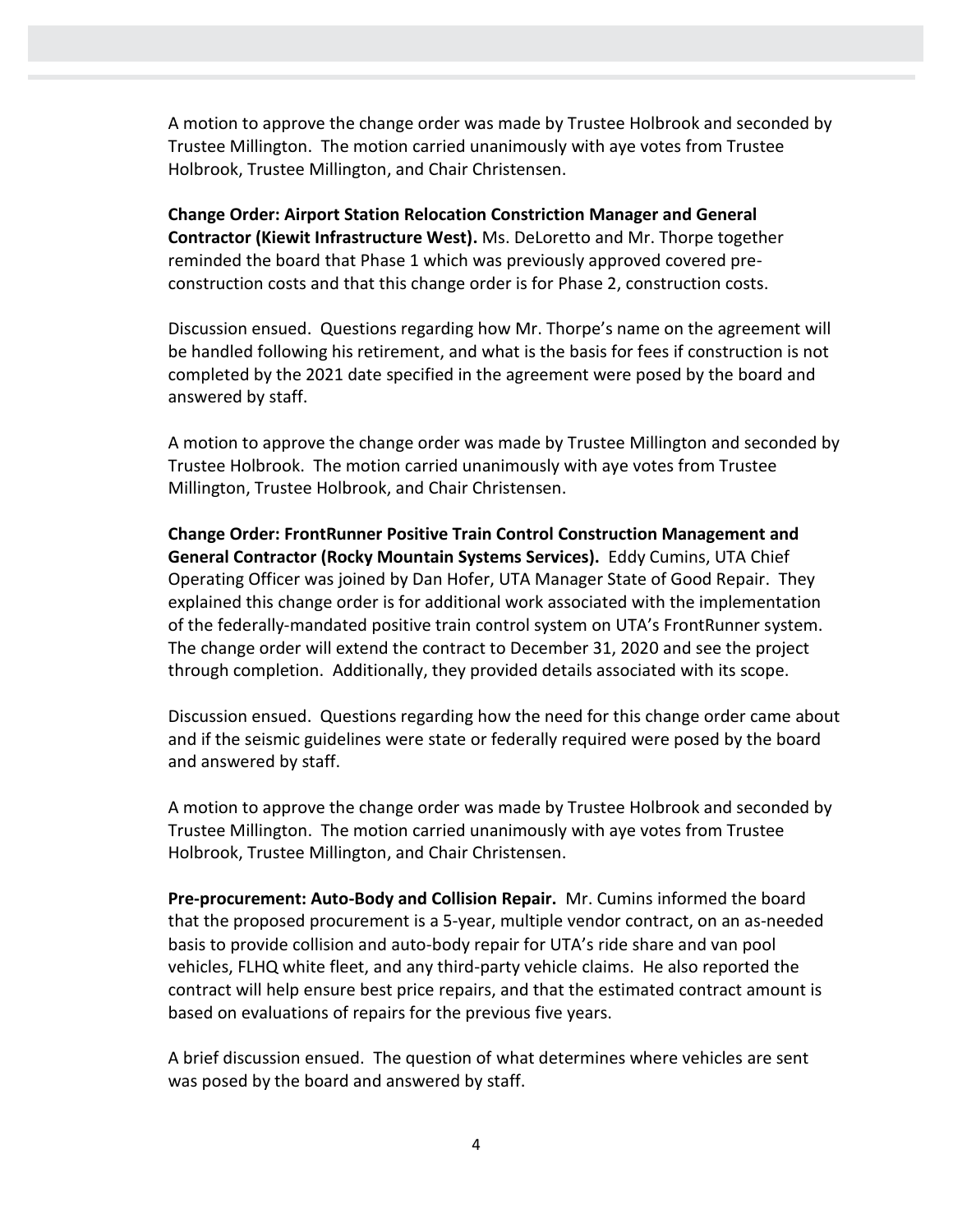#### **Discussion Items.**

## **Independent Monitor Report. Rees Morgan and Sean Coyle, Coblentz Patch Duffy & Bass LLP (CPD&B)**

Mr. Morgan greeted the board and noted the purpose of their visit was to share findings from the monitorship's Initial Report and discuss plans for phase two. Using the Initial Report as a guide, he explained how the monitorship came about, and stated the nonprosecution agreement (NPA): is the basis for CPD&B's work, sets the guidelines, and establishes their charter. He outline the legislative audit's and U.S. Attorney's investigation as well as their focus on the following four core subjects.

- 1. Inadequate Controls Over Federal Funds and Drawdowns from Federal Grants;
- 2. Improper Handling and Disclosure of Property Acquisitions and Disposition;
- 3. Non-Compliance with Ethical Standards Resulting in Benefits to UTA Employees and Board Members; and,
- 4. Improper Approval of Executive Bonuses.

Mr. Morgan outlined the steps taken during their assessment, noted CPD&B had retained transportation auditor consultants to assist with federal grant management requirements, and stated the purpose of phase one was to assess the current status of the 2016 reforms. Mr. Morgan pointed out the NPA was premised in part on twelve reforms and touched on a few of them. He discussed the results and recommendations of phase one of the monitorship, and advised of specific items they intend to focus on in phase two.

Throughout Mr. Morgan's review he was very complimentary of the current UTA personnel, staff's desire for ethical management, and the authority's implementation of controls and procedures. He also expressed appreciation for the strong cooperation from UTA.

Mr. Coyle advised that the monitorship will now transition into the second phase where they will test concerns, reach recommendations, and rule out items that are no longer of concern. He explained they intend to accomplish this with four semi-annual reports. The first of which will be issued in December 2019. Each report will focus on specific aspects of the reform and will be broken-down by complexity, organized, and staged. He noted the first report will focus on the transition from in-house general counsel to reliance of the legal team from the Attorney General's Office, implementation of new TOD procedures, and travel documentation. He advised they intend to begin looking at the lifecycle of a TOD as well as internal audits later in phase two and anticipate those items to run throughout the entire phase. Concluding, Mr. Coyle pointed out they will not study the turnover in leadership or Local Advisory Council until later in phase two.

Chair Christensen called for a brief recess at 10:07 a.m. The meeting resumed at 10:22 a.m.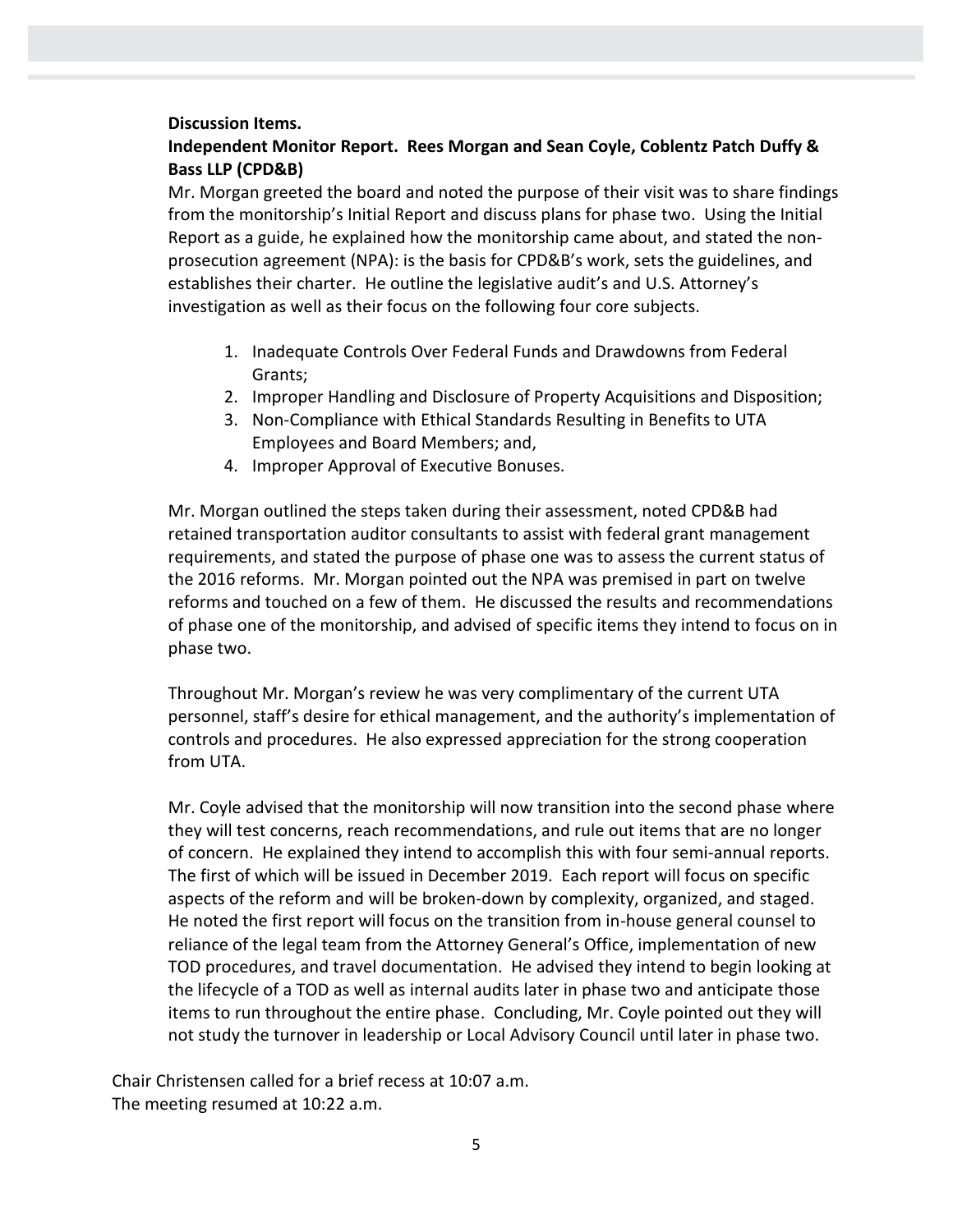**Service Choices Coverage Scenarios.** Laura Hanson, UTA Director of Planning, and Alex Beim, UTA Strategic Planner III, explained what coverage service is and provided an overview of reasons to consider providing it. They also reviewed how to measure the success of coverage service.

Discussion ensued. Questions on how flex routes adhere to schedules compared to microtransit, whether microtransit is designed to be app-based, and what the planning department's recommendation is were posed by the board and answered by staff.

**Bus Stop Master Plan.** Ms. Hanson was joined by G.J. LaBonty, UTA Manager of Customer Experience, and Robert Brothersen, UTA Bus Stop Administrator. She touted their work and thanked them, along with Joe Taylor, UTA Active Transportation Planner, for being big contributors to the bus stop master plan. Ms. Hanson reminded the trustees the bus stop master plan is one of several pieces within the service planning toolbox her department has been developing. She reviewed the details of the master plan, August change day 2019, bus stop inventory, benefits due to bus stop improvements, stop level amenities, average cost per bus stop, bus stop prioritization, funding for bus stops, 5-year capital budget strategy, and the Taylorsville agreement for the bus stop improvements.

Discussion ensued. Questions regarding whether or not businesses in Taylorsville knew they could have been contributors for the bus stop improvements, costs associated with the installation of electronic displays at bus stops, and the number of stop improvements and bus stops on the east versus west sides of Salt Lake County were posed by the board and answered by staff.

Trustee Holbrook requested that planning advise the board when electronic displays are installed.

**Health and Wellness Program Report.** Kim Ulibarri, UTA Chief People Officer was joined by Jacob Gomez, UTA Manager of Total Rewards. They provided an overview of strategic approach to healthcare, implementation and the current state of the UTA clinic, participation in wellness over time, UTA wellness, and planning for 2019 and beyond. It was also noted they are always looking at the high deductible options.

#### **Other Business.**

**Next Meeting.** The next meeting of the board will be on Wednesday, August 21, 2019 at 9:00 a.m.

**Closed Session.** Chair Christensen stated there were matters to be discussed in closed session related to collective bargaining.